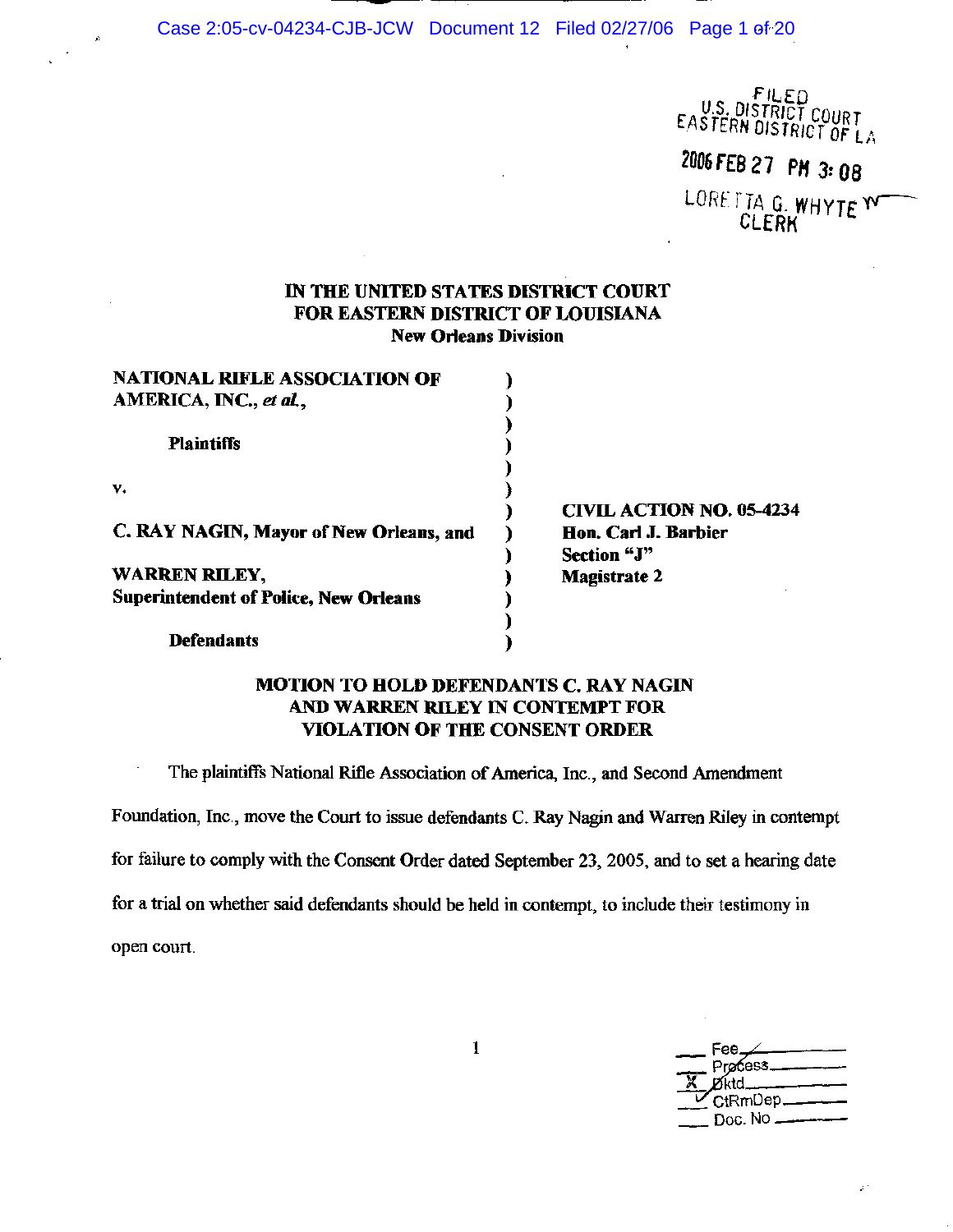Case 2:05-cv-04234-CJB-JCW Document 12 Filed 02/27/06 Page 2 of 20

Heleday @ LONG LAW FIRM, L.L.P.

MICHAEL A. PATTERSON Bar Roll No. 10373 DANIEL D. HOLLIDAY, III (T.A.) Bar Roll No. 23135 **ADRIAN G. NADEAU** Bar Roll No. 28169 4041 Essen Lane, Suite 500 Baton Rouge, Louisiana 70809 Phone 225-922-5110 Fax 225-922-5105

## **STEPHEN P. HALBROOK**

Pro Hac Vice 10560 Main St., Suite 404 Fairfax, VA 22030 Phone (703) 352-7276 Fax (703) 359-0938

**Attorneys for Plaintiffs**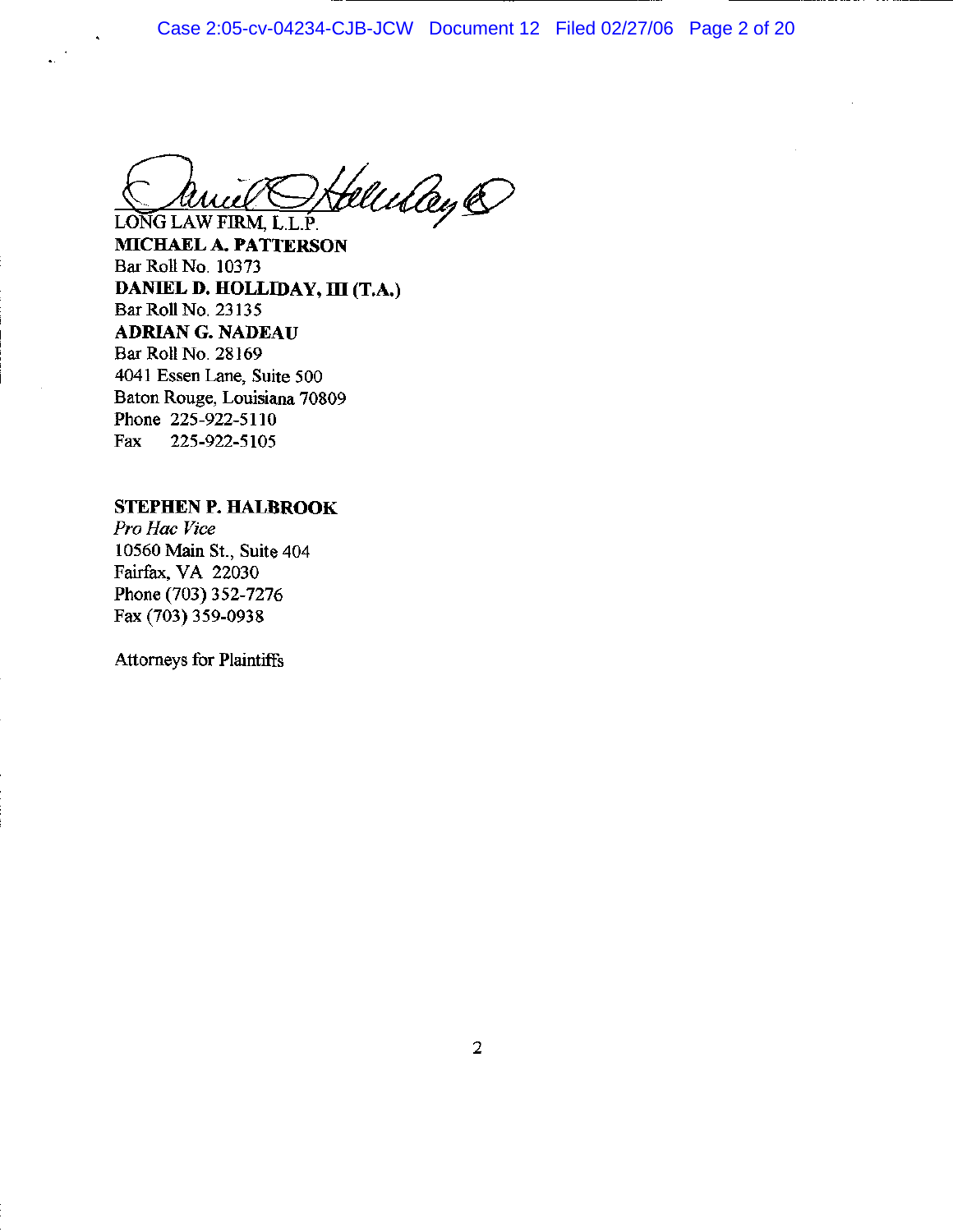## **CERTIFICATE OF SERVICE**

I hereby certify that a copy of the Motion to Hold Defendants C. Ray Nagin and Warren Riley in Contempt for Violation of the Consent Order has been forwarded via facsimile, e-mail and hand delivery, this  $\sqrt{2}$   $\sqrt{7}$  day of  $\sqrt{2}$ eb4444422006, as follows:

> Joseph V. Dirosa, Jr. 1300 Perdido Street, Room 5E03 New Orleans, LA 70112 Facsimile: (504) 658-9868 E-Mail: jvdirosa@cityofno.com

 $\sim$   $\epsilon$ l.

DANIEL D. HOLLIDAY, III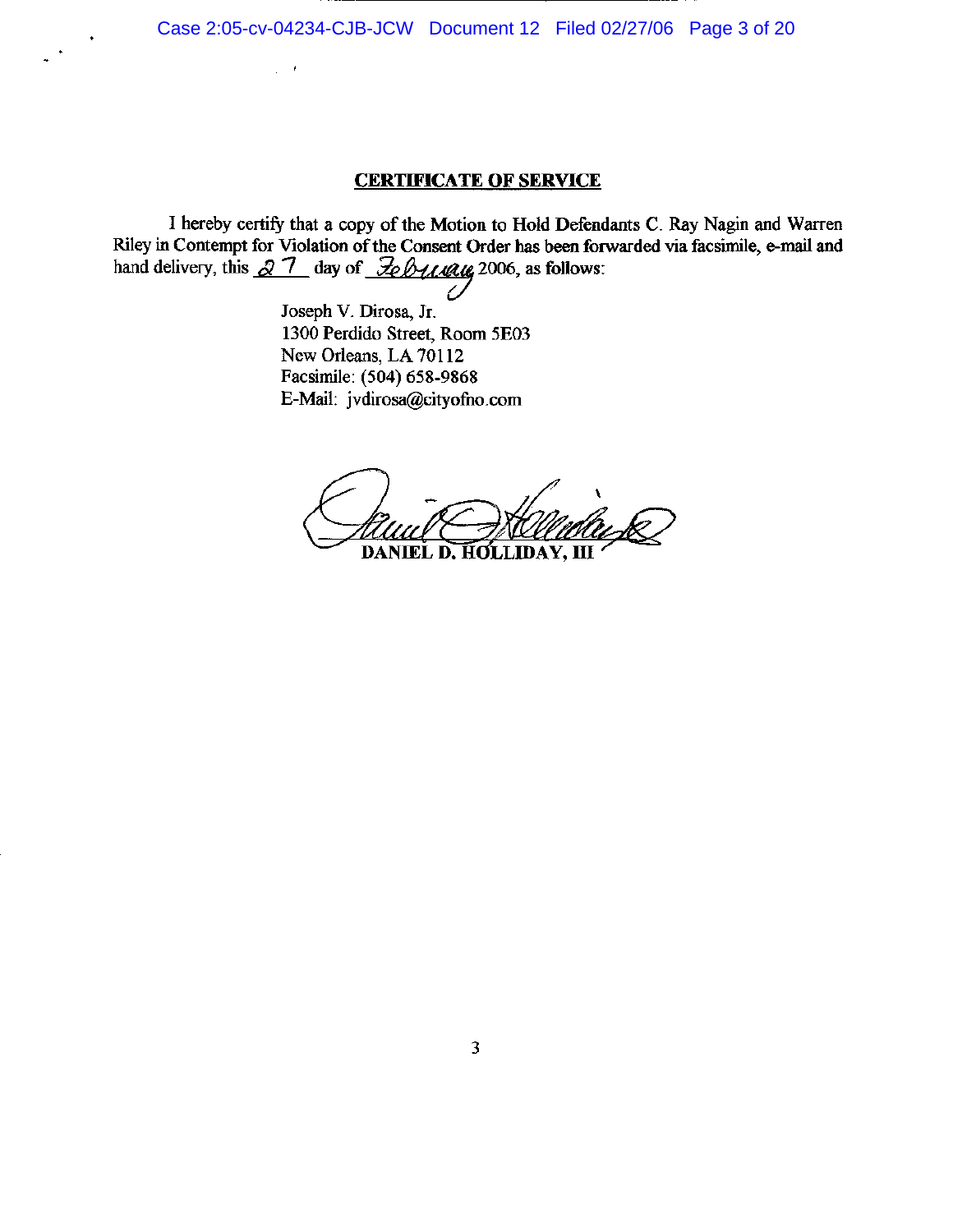Case 2:05-cv-04234-CJB-JCW Document 12 Filed 02/27/06 Page 4 of 20

## IN THE UNITED STATES DISTRICT COURT FOR EASTERN DISTRICT OF LOUISIANA **New Orleans Division**

| <b>NATIONAL RIFLE ASSOCIATION OF</b>         |                                 |
|----------------------------------------------|---------------------------------|
| AMERICA, INC., et al.,                       |                                 |
| <b>Plaintiffs</b>                            |                                 |
| v.                                           |                                 |
|                                              | <b>CIVIL ACTION NO. 05-4234</b> |
| C. RAY NAGIN, Mayor of New Orleans, and      | Hon. Carl J. Barbier            |
|                                              | Section "J"                     |
| <b>WARREN RILEY,</b>                         | <b>Magistrate 2</b>             |
| <b>Superintendent of Police, New Orleans</b> |                                 |
|                                              |                                 |
| Defendants                                   |                                 |

## **MEMORANDUM IN SUPPORT OF MOTION** TO HOLD DEFENDANTS C. RAY NAGIN AND WARREN RILEY IN CONTEMPT FOR **VIOLATION OF THE CONSENT ORDER**

The plaintiffs National Rifle Association of America, Inc., and Second Amendment Foundation, Inc., hereby set forth the following facts, reasons, and authorities in support of their motion to hold defendants C. Ray Nagin and Warren Riley in contempt for failure to comply with the Consent Order dated September 23, 2005, and to set a hearing date for a trial on whether said defendants should be held in contempt, to include their testimony in open court.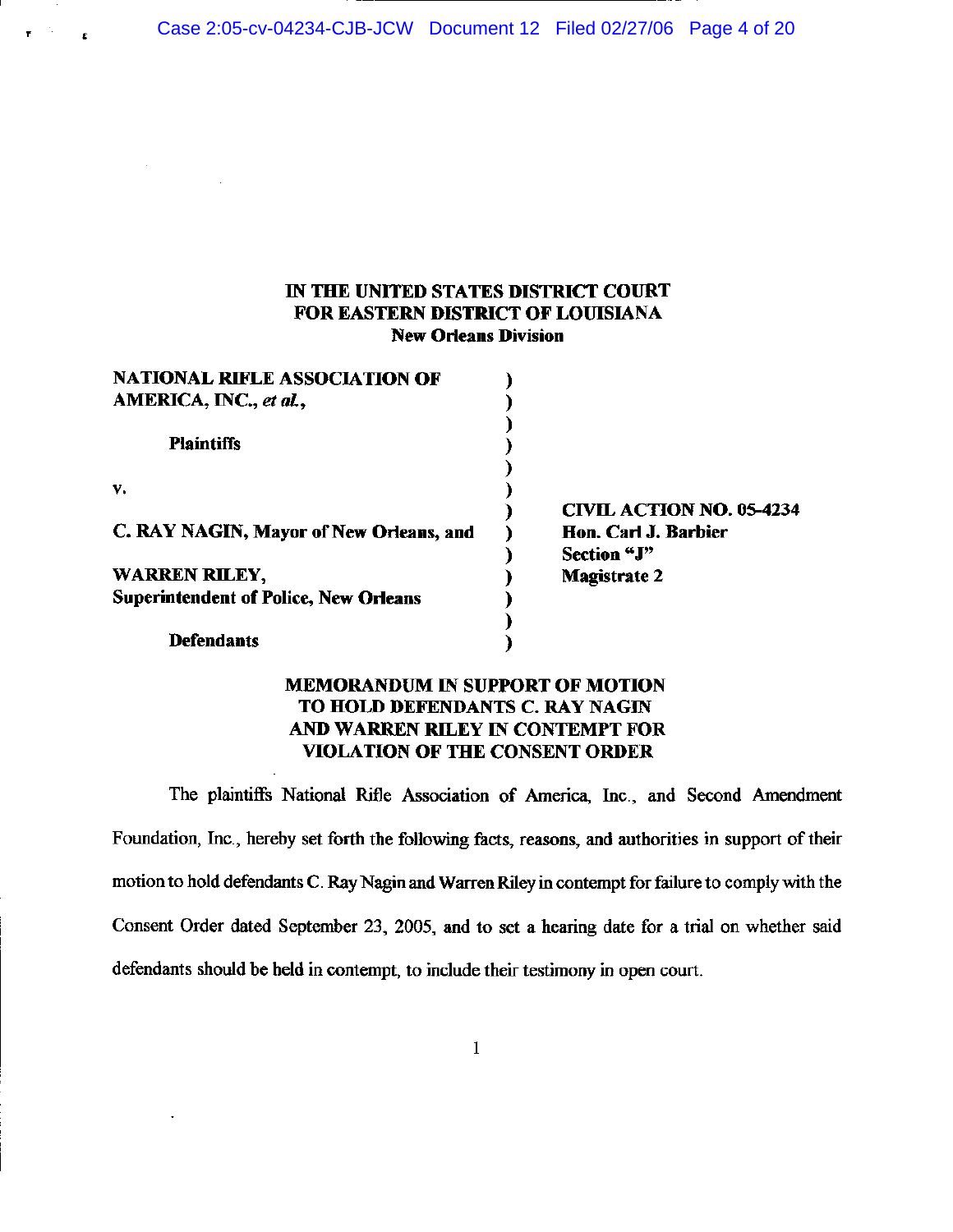## I. DEFENDANTS HAVE FAILED TO COMPLY WITH THE **CONSENT ORDER TO RETURN CONFISCATED FIREARMS**

## A. The September 23, 2005, Order that Defendants **Return Confiscated Firearms to Their Lawful Owners**

On September 22, 2005 in the wake of Hurricane Katrina, plaintiffs filed a complaint and a motion for a temporary restraining order and for a preliminary injunction to enjoin the unlawful confiscation of firearms and to require the return of confiscated firearms to their lawful owners. Defendants included Mayor Ray Nagin and Superintendent of Police Edwin Compass (now succeeded in office by Warren Riley<sup>1</sup>), referred to below as the "New Orleans defendants," and Sheriff Jack Strain and others, referred to below as the "St. Tammany defendants." Counsel for all defendants received notice and the case was set for hearing the next day.

On September 23, 2005, the Honorable Jay C. Zaney signed a Consent Order which was

agreed to and signed by counsel for all parties, including the plaintiffs, the New Orleans defendants,

and the St. Tammany defendants. The Order decreed as follows:

[T] hat C. Ray Nagin, Mayor of New Orleans; P. Edwin Compass III, Superintendent of Police for New Orleans; and Jack Strain, Jr., Sheriff, St. Tammany Parish; and the officers, deputies, agents, servants, and employees of all such persons, and upon those persons in active concert or participation with them, are hereby enjoined and prohibited, until further order of this Court:

1. From confiscating lawfully-possessed firearms from citizens, including, but not limited to, Plaintiff Buell O. Teel and members of Plaintiffs National Rifle Association, Inc. and Second Amendment Foundation, Inc.

2. And they are further ordered to return any and all firearms which may have been confiscated from Plaintiffs Buell O. Teel, members of Plaintiffs National Rifle

<sup>1</sup>F.R.Civ.P. 25(d).

 $\mathbf{r}$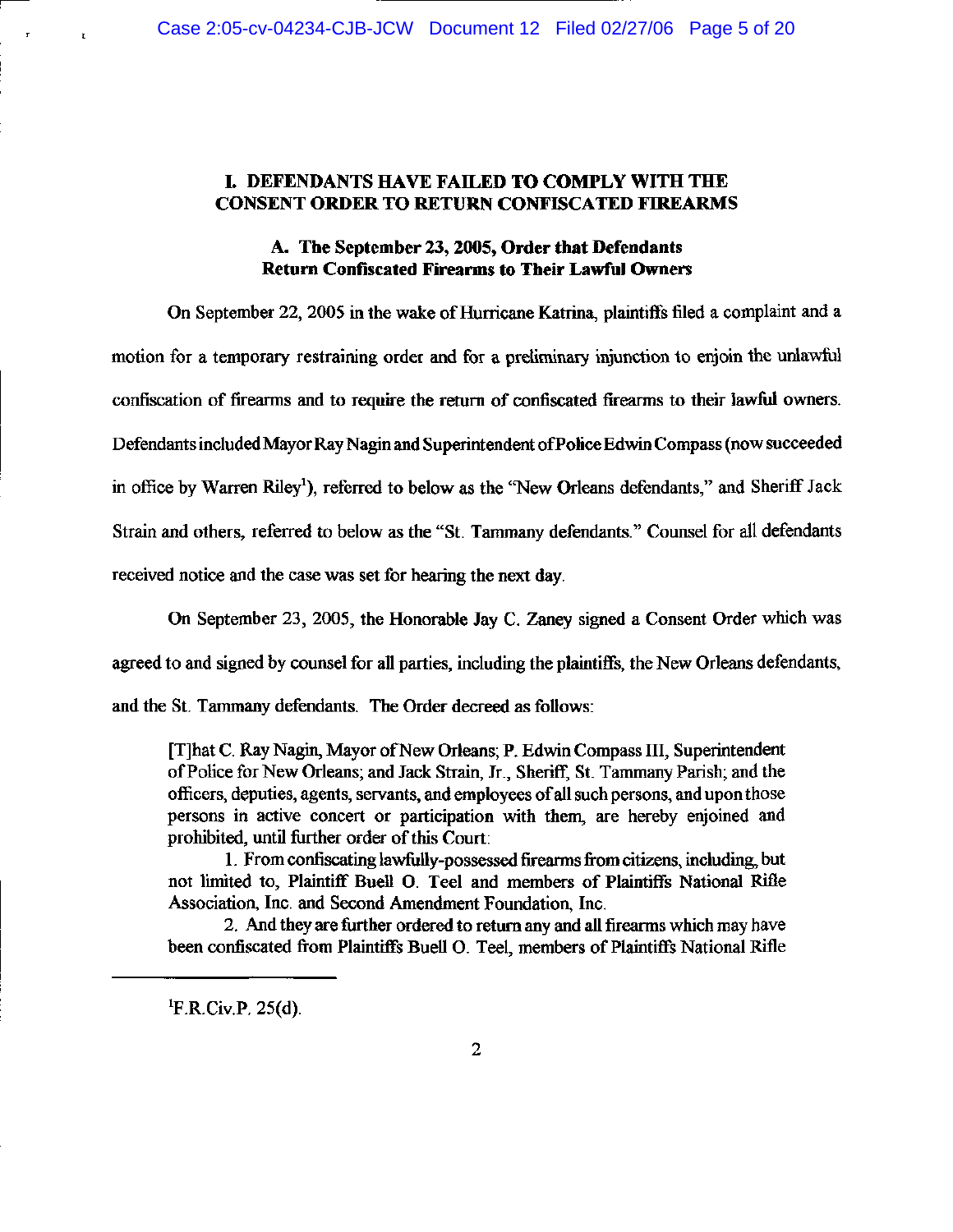Association, Inc. and Second Amendment Foundation, Inc., and all other persons who lawfully possessed them, upon presentation of identification and execution of a receipt therefor.

### *Id.* at 3-4.

 $\mathbf{r}$  .

The text of the Consent Order was preceded by general denials by the defendants of the allegations of the Complaint, denials that it was their policy unlawfully to seize firearms from their lawful possessors, and denials that they had any such firearms in their possession.  $Id$  at 2-3. Despite such denials, which defendants typically make for pleading purposes, it was incumbent on the defendants fully to apprise themselves of all relevant facts and to make all reasonable efforts, as the Order states, "to return any and all firearms which may have been confiscated from Plaintiffs... and all other persons who lawfully possessed them  $\ldots$  " Id. at 4,  $\P$  2.

#### B. Compliance by St. Tammany Defendants with the Injunction Order

The St. Tammany Parish defendants took immediate steps to comply with the injunction order. Those defendants kept records of the seized firearms and their owners, including contact information, safely stored them, attempted to contact their owners, and made the firearms available for their owners to claim.

Accordingly, the plaintiffs and the St. Tammany defendants entered into a Consent Order Granting Permanent Injunction and Dismissal of Remaining Claims, which this Court signed on January 3, 2006. The Order decreed that the St. Tammany defendants "are hereby enjoined and ordered to cease and desist confiscating lawfully-possessed firearms from all citizens . . . ." It further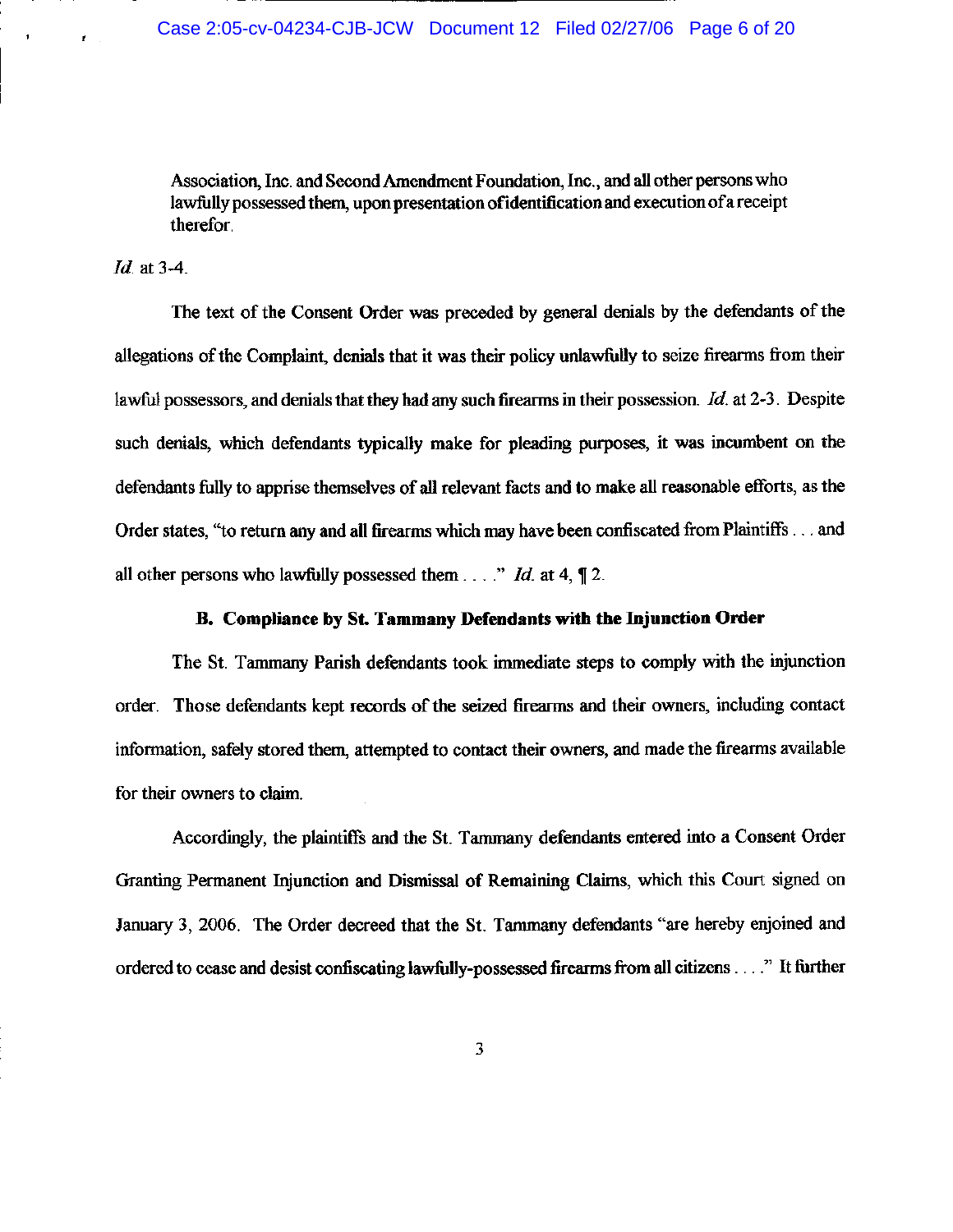ordered that these defendants "return any and all firearms which may have been confiscated by Defendants, their officers, deputies, agents, servants, and employees of all such persons from Plaintiff, Buell O. Teel . . .; members of Plaintiff, National Rifle Association, Inc., who lawfully possess firearms; and all other persons who lawfully possess them, upon presentation of identification and execution of a receipt therefor." Finally, the complaint was dismissed as to these defendants.

## C. The New Orleans Defendants Have Failed to Comply with the Injunction Order

The New Orleans defendants, by contrast, have completely failed to comply with the injunction order that confiscated firearms be returned to their rightful owners. Plaintiffs have sought to cooperate with these defendants and to assist them in implementing measures to comply, but the defendants have refused to communicate with plaintiffs on the subject or to take any steps to comply with the order.

The only way for the New Orleans defendants to comply with the injunction order would be to gather comprehensive records on all known firearm confiscations and to inventory firearms being held, to make known and available to the public information on how to enquire whether their firearms are being held by the New Orleans police, to establish procedures to claim the return of firearms, and to provide a place or places where owners may physically retrieve their firearms.<sup>2</sup> Defendants have

<sup>&</sup>lt;sup>2</sup>By letter dated December 6, 2005 (copy attached herewith as Exhibit "A"), plaintiffs' counsel suggested the following measures to defendants' counsel, who never answered the letter:

<sup>1.</sup> Announcement of a telephone number, website address, email address, postal address, and physical address where persons may make enquiries about seized firearms and retrieve them. The announcement should be prominently made in press releases, the New Orleans website,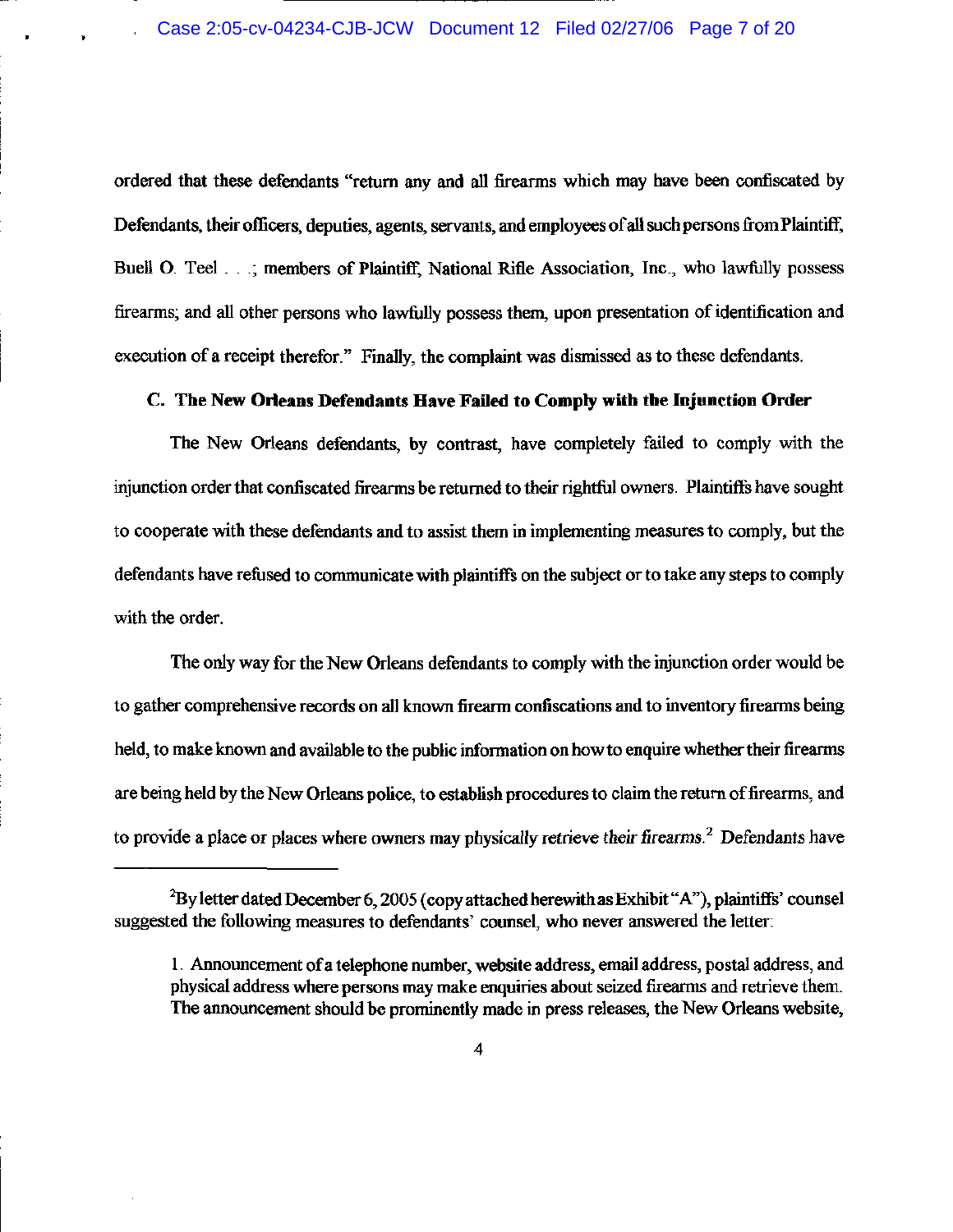taken none of these steps. Instead, defendants simply deny that they ever authorized the confiscation of any firearms and deny that the New Orleans police ever confiscated firearms from their lawful owners or have possession of any such firearms.

The Complaint includes pertinent allegations which millions of Americans witnessed on television or read in the newspapers:

14. During and after Hurricane Katrina, beginning in August 2005 and continuing through the present, Defendants Mayor C. Ray Nagin and P. Edwin Compass III, the Superintendent of Police, have pursued a policy of seizing lawfullypossessed firearms from law-abiding residents. Superintendent Compass announced, on or about September 8, 2005, that anyone with a weapon, even one legally registered, will have it confiscated, adding: "No one will be able to be armed. Guns will be taken. Only law enforcement will be allowed to have guns." Some news accounts attribute these statements to New Orleans Deputy Police Chief Warren Riley, but they represent the policies of Defendants Nagin and Compass.

15. During the same period, Mayor Nagin ordered the New Orleans Police and other law enforcement entities under his authority to evict persons from their homes and to confiscate their lawfully-possessed firearms. Police went from house to house and confiscated numerous firearms from citizens at gunpoint.

Complaint at 4.

A videotape of the above Compass-Riley announcement is filed herewith as Exhibit "B".

Newspaper articles on the same subject, together with other reports of firearms confiscations, are also

newspapers, and by other media.

<sup>2.</sup> Establishing an inventory of seized firearms and a list of persons to whom they belong. Such persons are to be notified via any and all available contact information that their firearms are being held and may be retrieved. Firearms whose owners are unknown shall be listed and published by make, model, caliber, and serial number, and shall be made available so that the owners may claim them.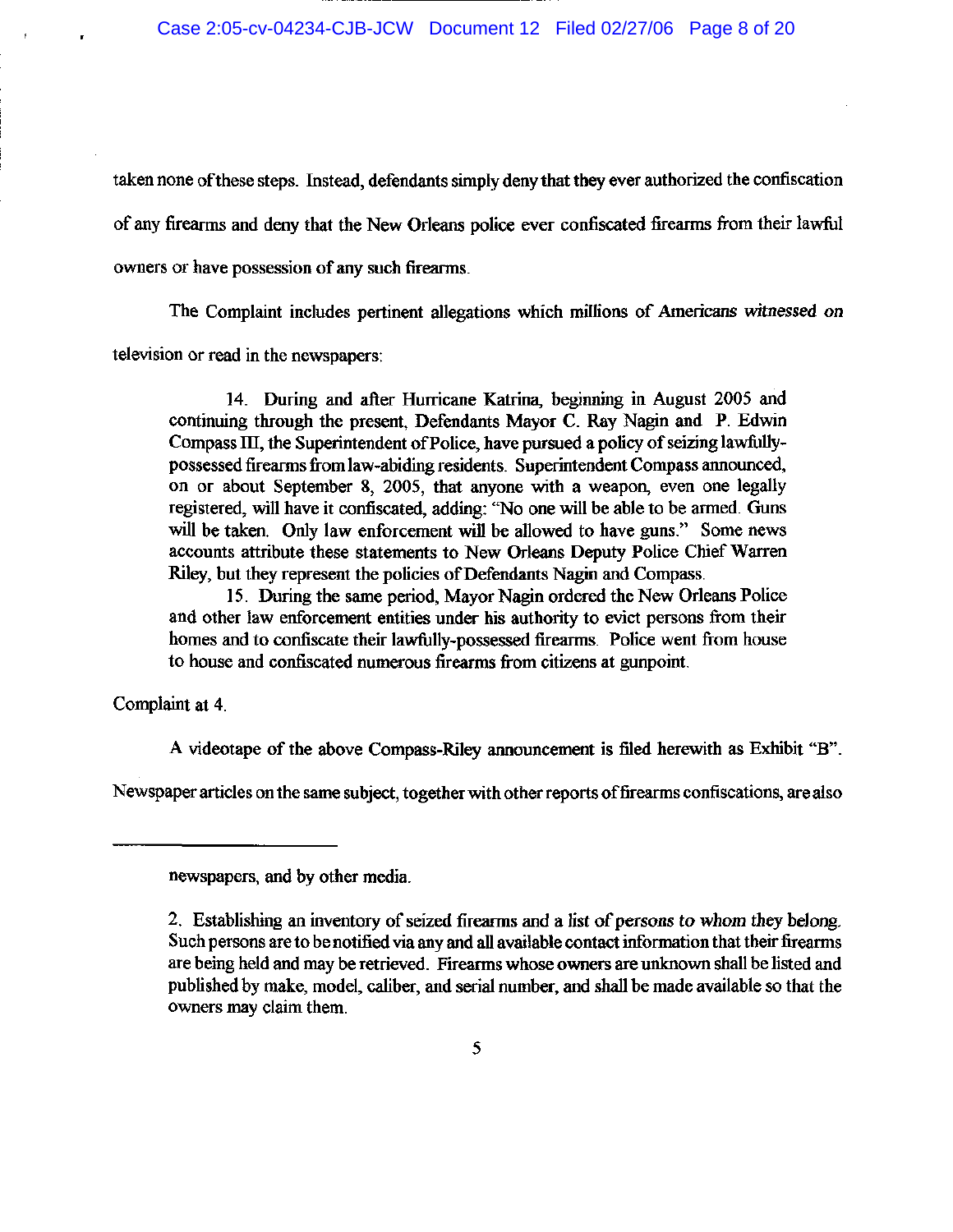## Case 2:05-cv-04234-CJB-JCW Document 12 Filed 02/27/06 Page 9 of 20

being filed herewith as Exhibit "C".

By letter dated December 6, 2005, plaintiffs' counsel sent to counsel for the New Orleans defendants a summary of firearm confiscation incidents together with actual witness statements confirming the same. A copy of this letter with witness statements is attached as Exhibit "A". Counsel for New Orleans never responded to this letter, and failed to return telephone messages left on voice mail from plaintiffs' counsel seeking to resolve this matter.

The above information includes incidents such as:

• NOPD officers stopped a vehicle in the French Quarter on September 21 and seized firearms from Jason Klemm and Joseph Lee Hooper, even though they exhibited firearm carry permits. Hooper asked at the 1st District Station for his firearm to be returned. Police on duty told him that they had no firearms and asked him to leave. Through the intervention of a family friend, he was taken to a detective who had his firearm and returned it.

. Robert Edward Zas and four friends evacuated from his home on September 9. New Orleans police stopped his vehicle at a checkpoint at the BellSouth building on Poydras and Barrone St. Upon questioning, he informed NOPD that they had a handgun and a rifle, both of which police seized. Included was a pistol in a suitcase belonging to Lisa Ann Zalewski.

• Ashton R. O'Dwyer, Jr., during the week prior to September 9, exited his vehicle at his house at Willow and Monticello Streets. As he lawfully carried a revolver from his vehicle toward his house, NOPD officers yelled at him to drop his weapon and put his hands in the air. He complied,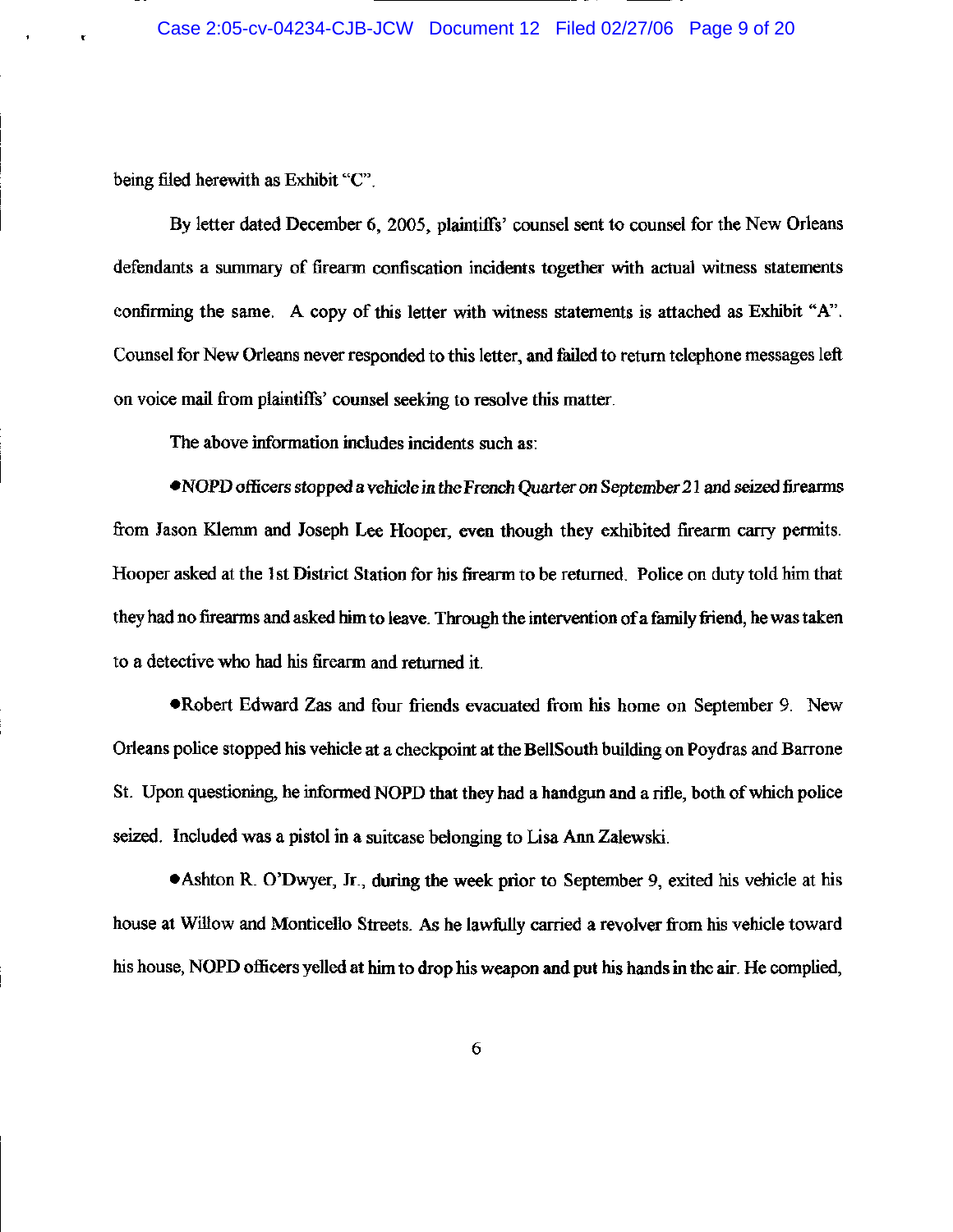was detained in handcuffs in the back of the patrol car, and later released. Police kept his revolver and refused to give him a receipt.<sup>3</sup>

Moreover, plaintiffs' investigator interviewed witnesses who are willing to testify as follows:

• A NOPD officer confirmed that NOPD officers at his roll call were given a direct order to seize any guns in possession of a person who could not verify ownership. The officers at the roll call were told to call the Bureau of Alcohol, Tobacco, Firearms and Explosives ("ATF") to pick up any seized weapons. However, this officer stated that the ATF took several hours to come to pick up any seized weapons. Therefore, he and other NOPD officers stopped calling the ATF. Regarding seized firearms, he stated: "I am not real proud of it, but if they were nice, most of the guys kept them, if they were crap, they tossed them in the river or in the canal." At least four (4) additional NOPD officers will verify that they were ordered at roll call to seize any guns in possession of persons who could not prove ownership.

• Two ATF agents stated that they told NOPD that the ATF could not take any firearms that had not been taken in the commission of a crime. When the NOPD insisted that the ATF take the firearms, the ATF again refused. However, because NOPD did not have the space to store the guns seized, the ATF rented, at ATF expense, a POD for the storage of guns seized by the NOPD.

<sup>&</sup>lt;sup>3</sup>National television broadcast footage of several policemen assaulting and confiscating a firearm from Patricia Konie in her home, but they included a Louisiana State trooper and several California Highway patrolmen, and it is not known whether the latter were deputized by NOPD. This incident is the subject of Patricia L. Konie v. State of Louisiana et al., Case 2:05-cv-06310-MLCF-DEK (E.D. La.).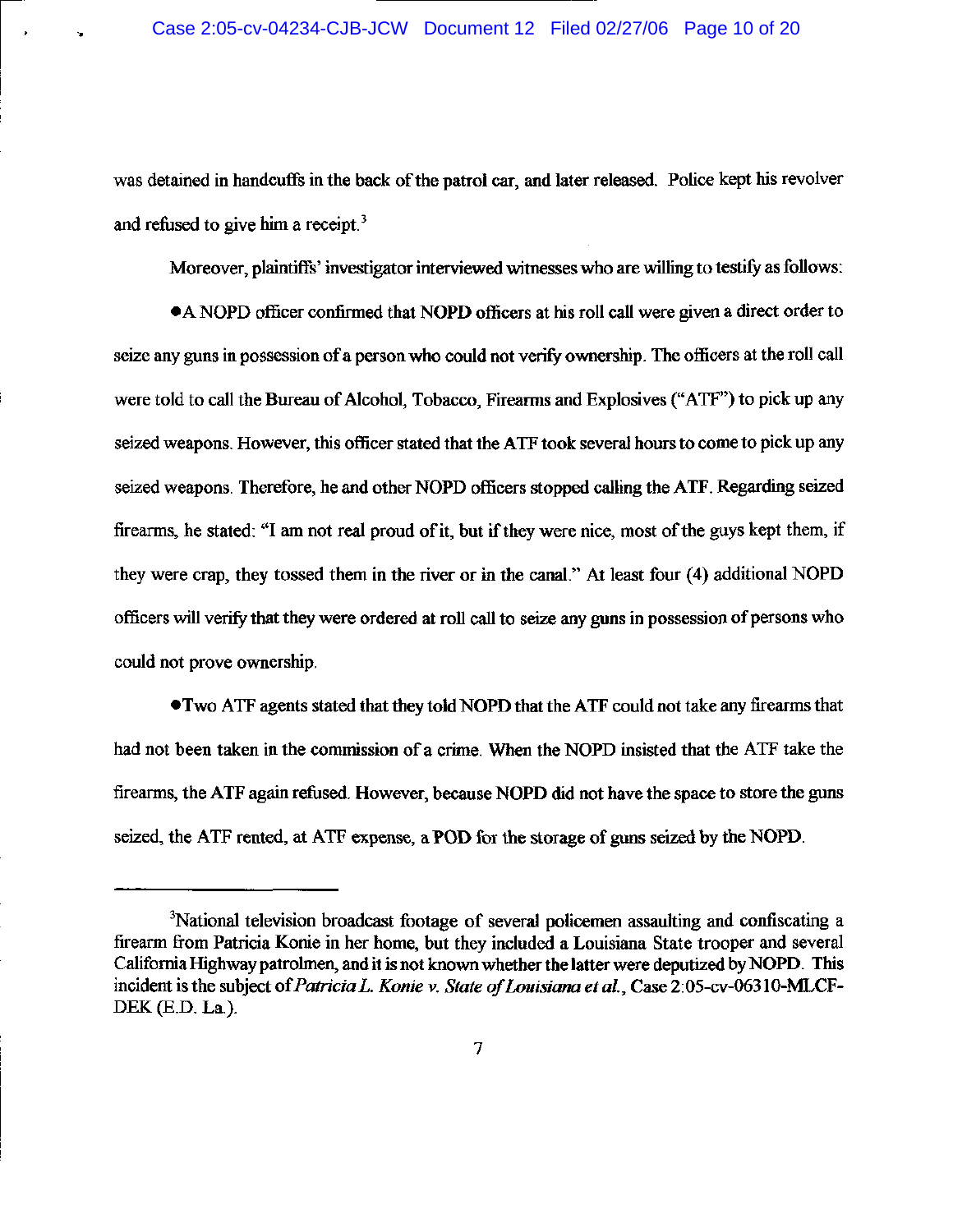As noted, plaintiffs' counsel provided full documentation of the above to defendants' counsel, but defendants have not taken any steps to have the NOPD comply with the order to return confiscated firearms.

Given the devastation and the dispersal of many residents to other places, where they are struggling to rebuild their lives, there can be no doubt that there were numerous citizens who were victims of defendants' gun confiscation policies who have not been identified. Plaintiff NRA has over forty thousand members in Louisiana, and not less than 8,000 in the following Parishes: Orleans, St. Bernard, Plaquemines, Jefferson, St. Charles, and St. Tammany.<sup>4</sup> Plaintiff SAF has thousands of members and supporters in Louisiana, over 200 of whom have contact addresses in the city of New Orleans.<sup>5</sup> Needless to say, most NRA and SAF members are gun owners, and those in New Orleans were subject to defendants' confiscation policies.<sup>6</sup> The Consent Order commands that confiscated firearms be returned to NRA and SAF members and to "all other persons who lawfully possessed them." Defendants have made no effort to do so.

<sup>&</sup>lt;sup>4</sup>Affidavit of Wayne LaPierre, previously filed in this case in support of motion for TRO/Preliminary Injunction.

<sup>&</sup>lt;sup>5</sup>Affidavit of Alan M. Gottlieb, previously filed in this case in support of motion for TRO/Preliminary Injunction.

<sup>&</sup>lt;sup>6</sup>The NRA and SAF have standing to represent their members. See Familias Unidas  $v$ . Briscoe, 619 F.2d 391, 398 n.7 (5<sup>th</sup> Cir. 1980) ("The Supreme Court has long recognized that a voluntary association has standing to bring suit on behalf of its members"). An association may have standing even though "it is not possible to state with certainty which of the members in the plaintiffs' associations will be harmed." American Maritime Ass'n v. Blumenthal, 458 F. Supp. 849, 855 (D. D.C. 1977), aff'd 590 F.2d 1156 (D.C. Cir. 1979), cert. denied, 441 U.S. 943 (1979).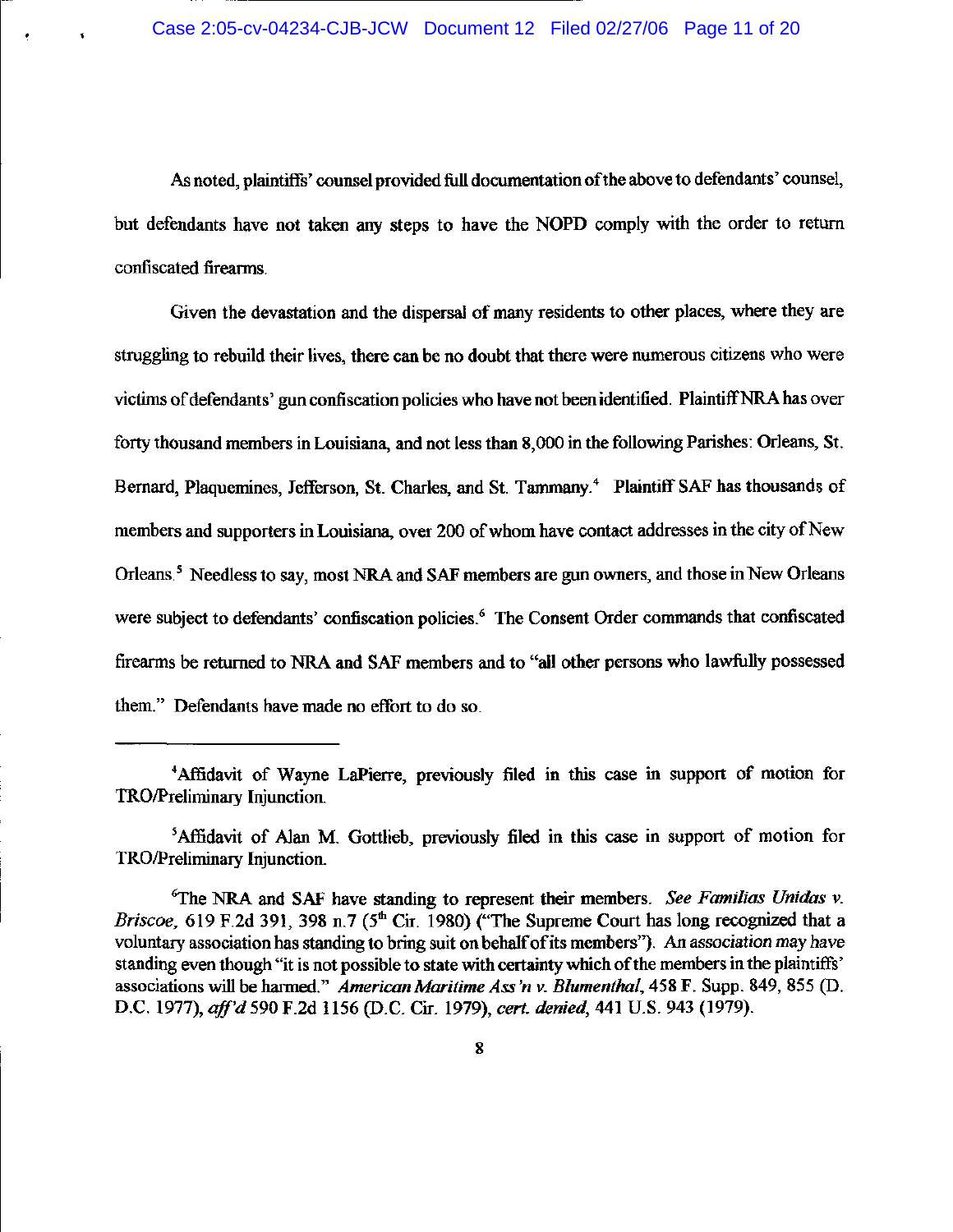## II. THE STANDARDS TO FIND CIVIL CONTEMPT ARE MET HERE

Defendants should be found in civil contempt because they have failed to comply with the Consent Decree, a type of injunction order. Since a finding of civil contempt is sought, defendants would need only to comply with the injunction order to purge themselves of contempt.

Southern Railway Company v. Lanham, 403 F.2d 119, 124-25 (5th Cir. 1969), which involved

failure to comply with a discovery order, explained:

Civil contempt is 'wholly remedial' serves only the purpose of a party litigant, and is intended to coerce compliance with an order of the court or to compensate for losses or damages caused by noncompliance.... Criminal contempt, on the other hand, is punitive, rather than remedial, serves to vindicate the authority of the court, and cannot be ended by any act of the contemnor.

While criminal contempt punishes a party for disobedience to the court, civil contempt awards relief to a private suitor, and permits the violator "to purge itself and remove the sanction by compliance with the court's . . . order." Id. at  $125$ ." That is all plaintiffs seek here.

Moreover, a party must make every reasonable effort to comply with an injunction order, whereas here defendants have done nothing to comply. Harris v. City of Philadelphia, 47 F.3d 1333 (3rd Cir. 1995), upheld a contempt fine against the City for failure to comply with a consent decree regarding certain prison conditions. "The agreement memorializes the bargained for positions of the parties and should be strictly construed to preserve those ... positions."  $Id$  at 1337 (citation

<sup>&</sup>lt;sup>7</sup>See Fireman's Fund Insurance Co. v. Myers, 439 F.2d 834, 836-38 (3<sup>rd</sup> Cir. 1971) (upholding issuance of rule to show cause and finding of civil contempt where defendant could purge himself of contempt by depositing certain funds by a deadline).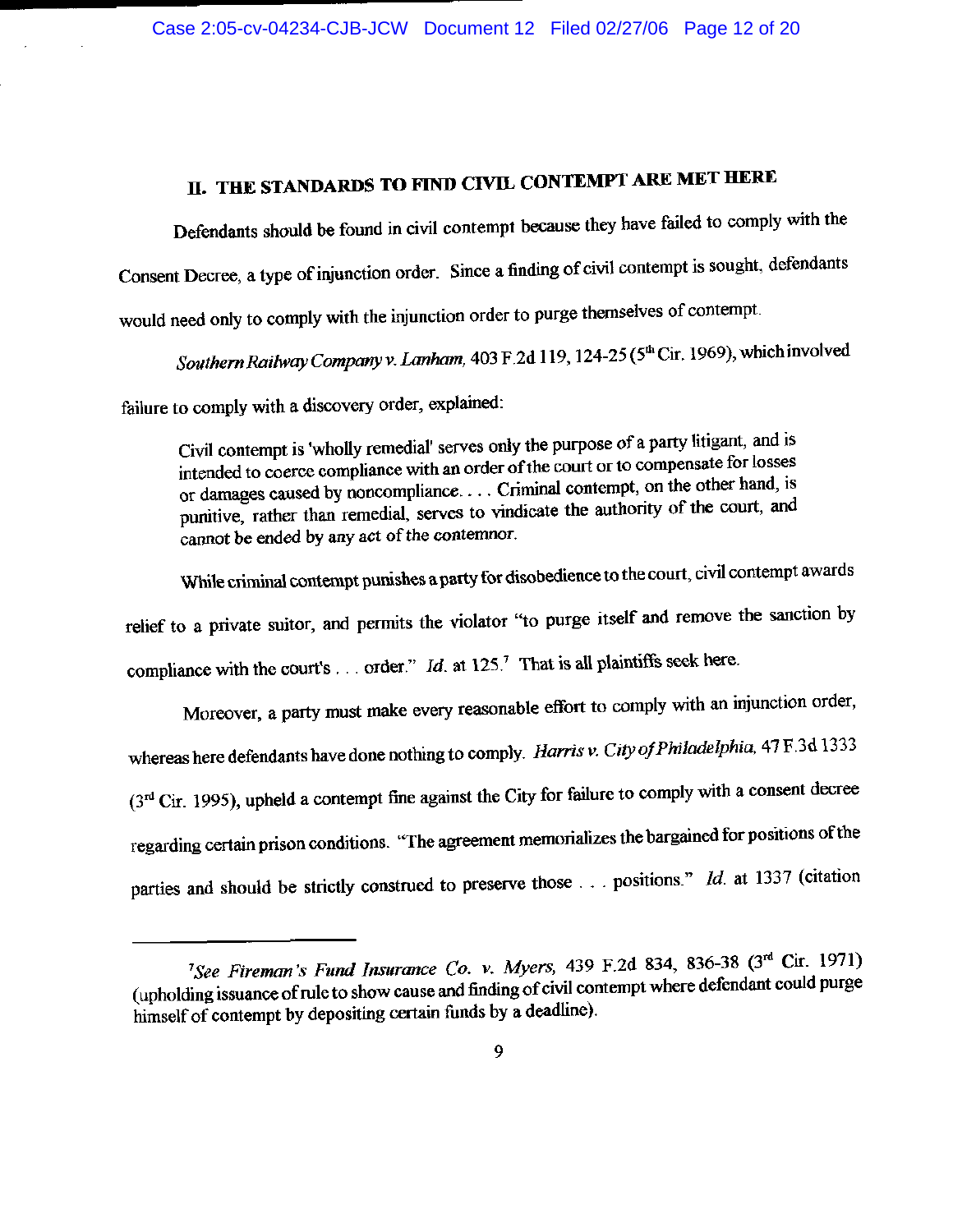91 F.3d at 920. Here too, the plaintiffs are entitled to be heard and to have the benefit of the court's resolution of genuine issues.

In sum, in the absence of evidence that defendants have exhausted all reasonable efforts to comply with the injunction order, the standards here are met for the defendants to be held in contempt.

## III. PLAINTIFFS ARE ENTITLED TO A TRIAL AT WHICH DEFENDANTS NAGIN AND RILEY MAY BE CROSS EXAMINED TO DETERMINE WHETHER THEY SHOULD BE HELD IN CONTEMPT

Plaintiffs are entitled to a trial of the issue of whether defendants should be held in contempt, including testimony in open court by the defendants. F.R.Civ.P. 43(a) provides in part that "in every trial, the testimony of witnesses shall be taken in open court," and the rule in the Fifth Circuit is that one is entitled to a trial on whether a consent order has been breached.

In Sanders v. Monsanto Co., 574 F.2d 198, 199 ( $5<sup>th</sup>$  Cir. 1978), plaintiffs-appellants in a civil rights action filed a motion to hold defendants in contempt of a consent order. The Fifth Circuit held that they were entitled to have their motion heard on oral testimony, not just affidavits. The court explained:

Appellants argue, however, that because a civil contempt action is more in the nature of a trial on the merits of a breach of the consent "contract" Rule 43(a) should control. As provided by Rule 43(a), a trial requires a full hearing complete with oral testimony. We agree with appellants. Id.

The court reasoned that "a contempt proceeding from a court order is highly factual,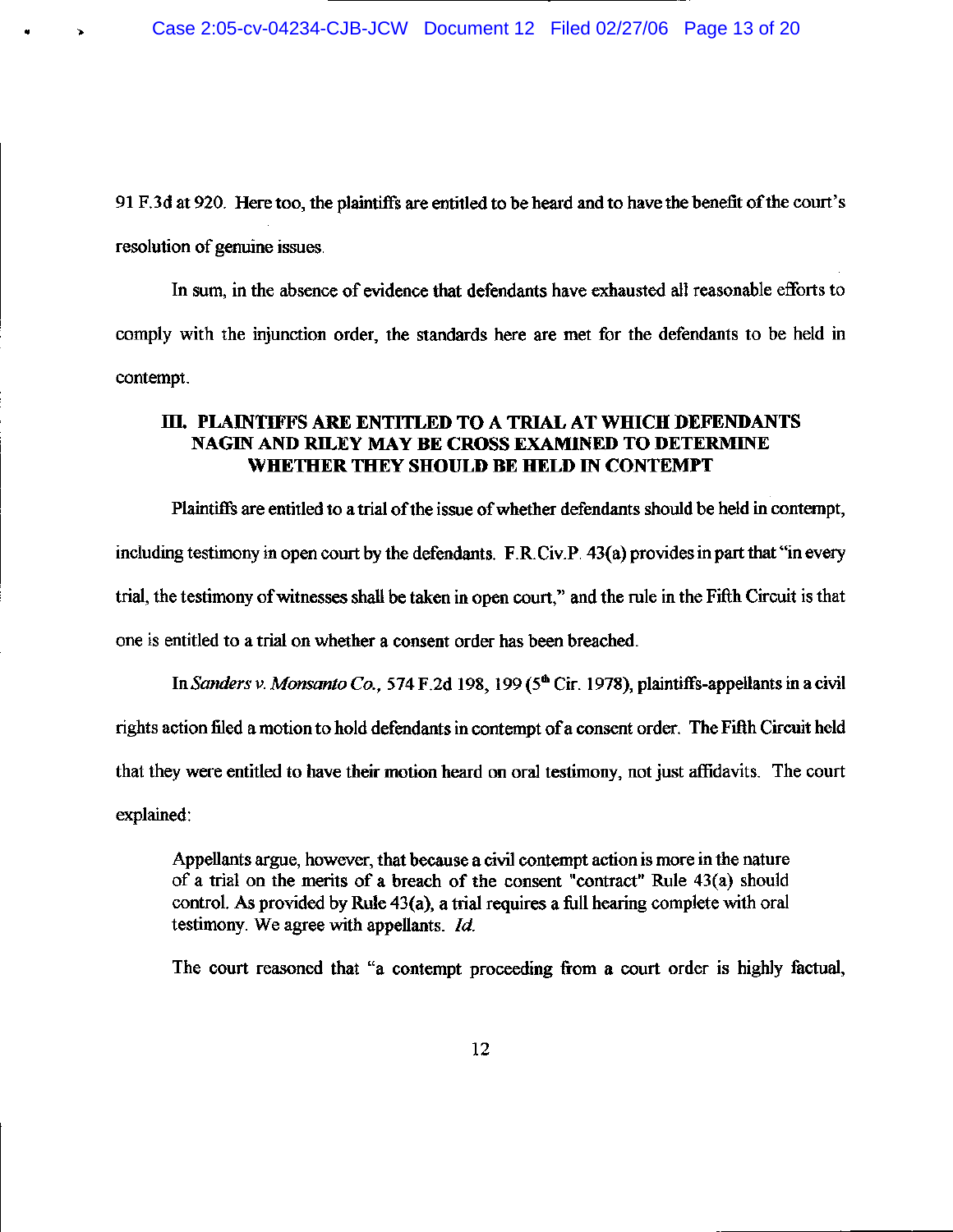approximating a trial on the merits."  $Id$ . Moreover, "testimonial evidence has the highest reliability because the credibility of the witness can be evaluated, and the factual issues narrowed by cross-examination. Because the contempt proceedings depend so heavily on complex facts not readily perceivable from the record, an oral hearing within the scope of Rule  $43(a)$  is necessary." Id. at 200. Finally, the court held that "the court must make findings of fact and conclusions of law in its decision on a motion for civil contempt . . . ."

Accordingly, this Court should set a hearing date for a trial on whether defendants Nagin and Riley should be held in contempt, to include testimony in open court by said defendants.

## **CONCLUSION**

This court should grant this motion to hold defendants Mayor Ray Nagin and Superintendent of Police Warren Riley in contempt for failure to comply with the Consent Order dated September 23, 2005, and to set a hearing date for a trial on whether said defendants should be held in contempt, to include their testimony in open court.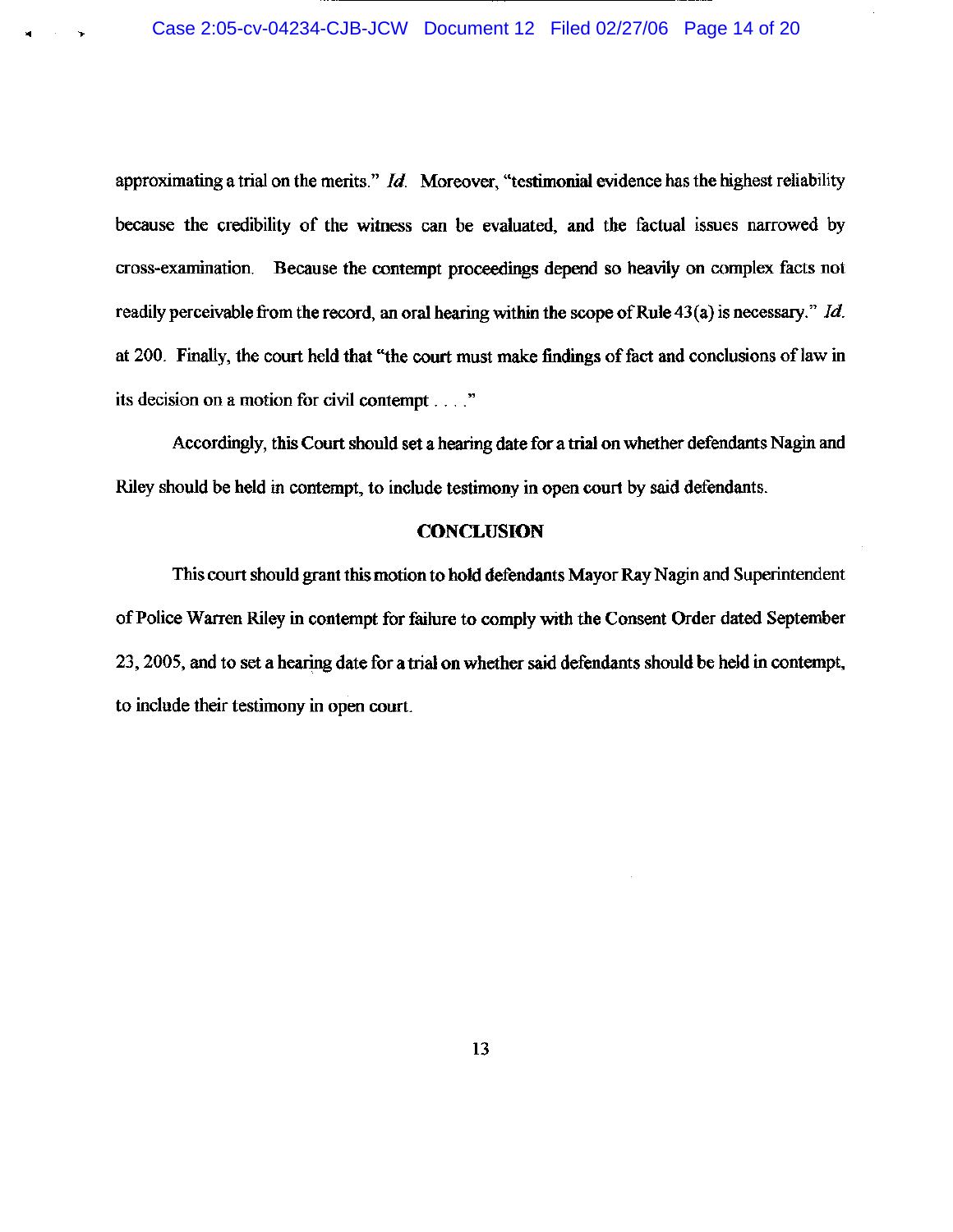Cludyte

LONG LAW FIRM, L.L.P. MICHAEL A. PATTERSON Bar Roll No. 10373 DANIEL D. HOLLIDAY, III (T.A.) Bar Roll No. 23135 ADRIAN G. NADEAU Bar Roll No. 28169 4041 Essen Lane, Suite 500 Baton Rouge, Louisiana 70809 Phone 225-922-5110 Fax 225-922-5105

STEPHEN P. HALBROOK Pro Hac Vice 10560 Main St., Suite 404 Fairfax, VA 22030 Phone (703) 352-7276 Fax (703) 359-0938

**Attorneys for Plaintiffs**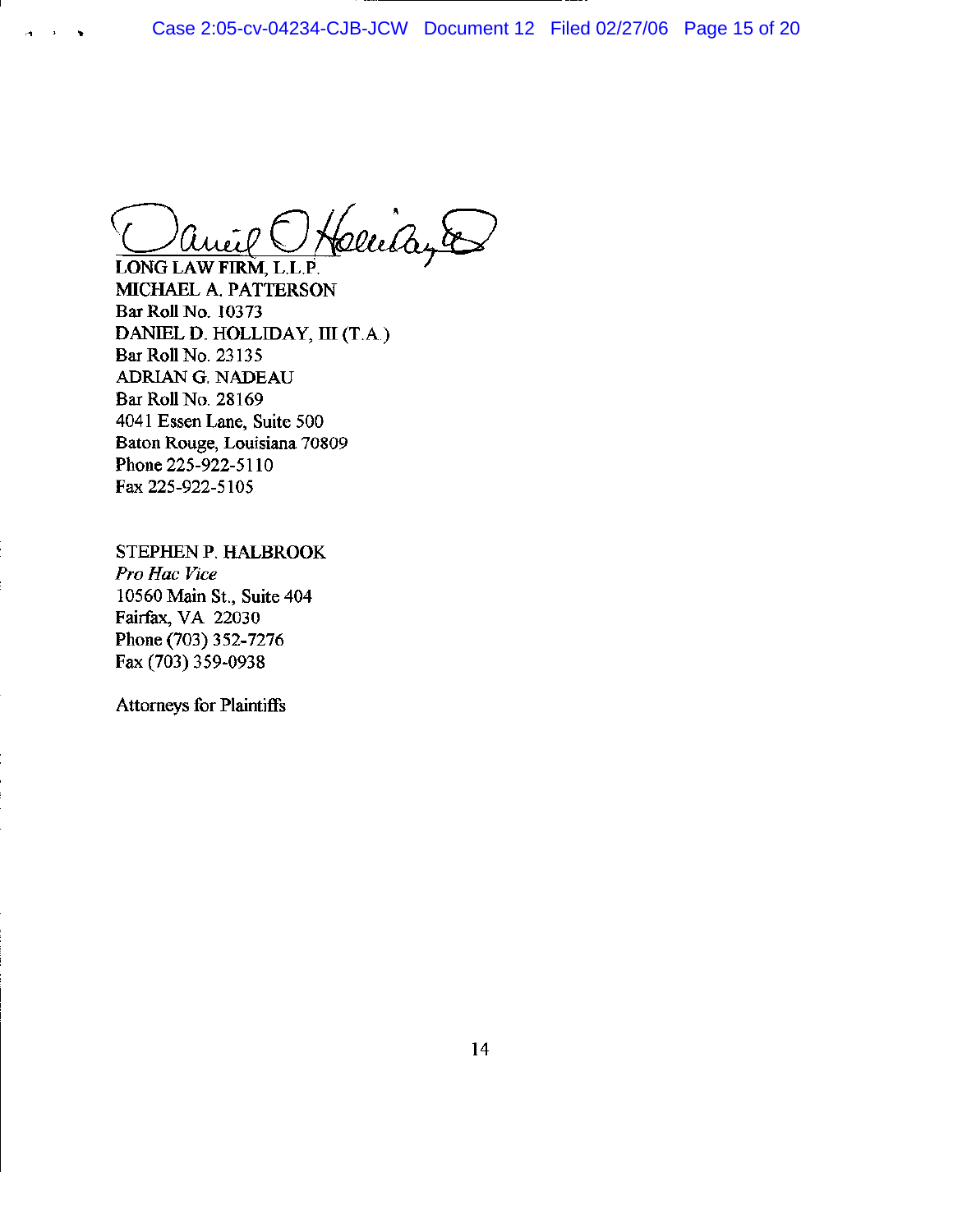Case 2:05-cv-04234-CJB-JCW Document 12 Filed 02/27/06 Page 16 of 20

## **CERTIFICATE OF SERVICE**

I hereby certify that a copy of the Memorandum in Support of Motion to Hold Defendants C. Ray Nagin and Warren Riley in Contempt for Violation of the Consent Order has been forwarded via facsimile, e-mail and hand delivery, this  $27$  day of  $\overline{f}$ ebun $\overline{x}$  2006, as follows:

> Joseph V. Dirosa, Jr. 1300 Perdido Street, Room 5E03 New Orleans, LA 70112 Facsimile: (504) 658-9868 E-Mail: jvdirosa@cityofno.com

**DANIEI** D. HOL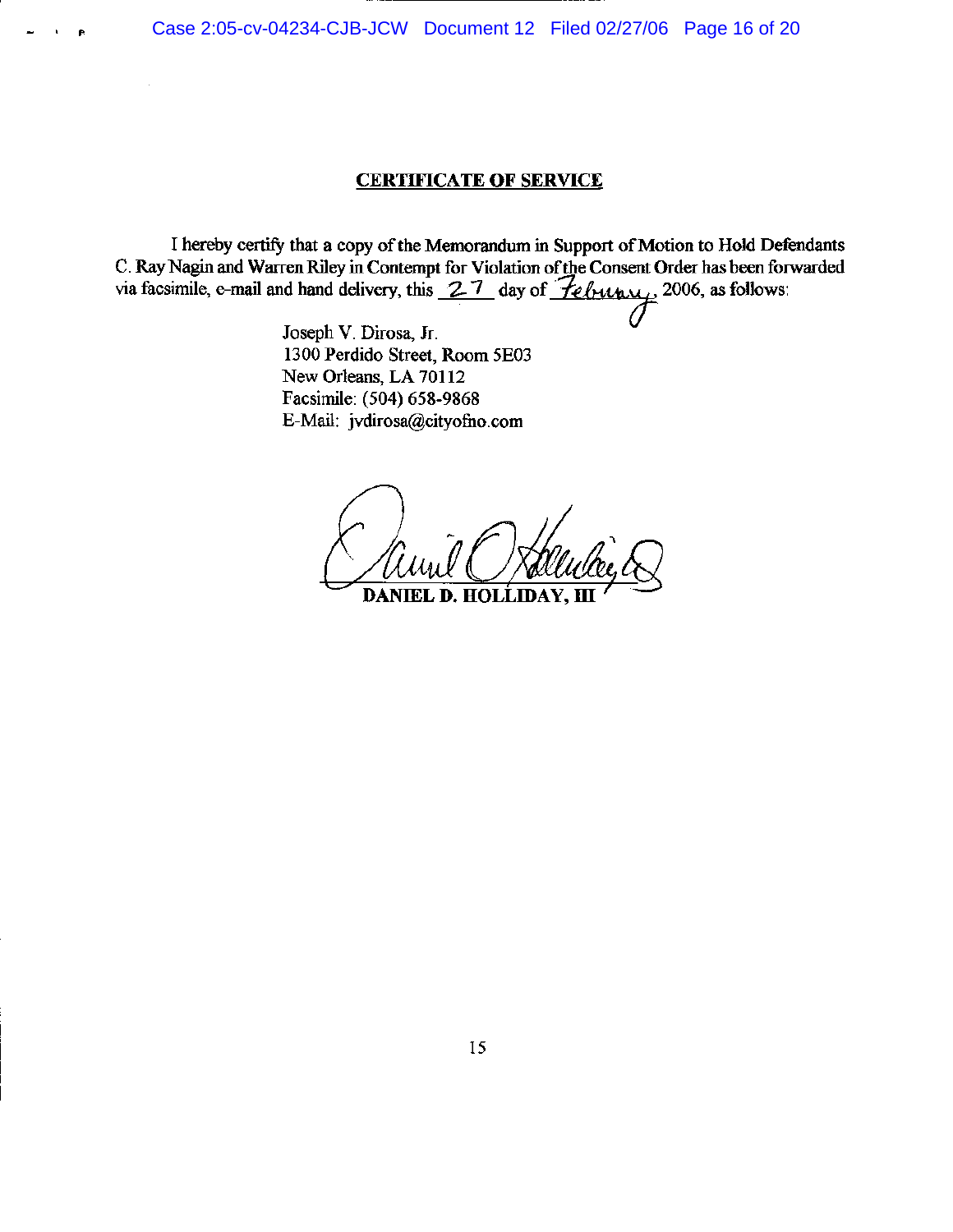02/27/06 16:10 FAX 225 922 5100 Case 2:05-cv-04234-CJB-JCW Document 12 Filed 02/27/06 Page 17 of 20

## IN THE UNITED STATES DISTRICT COURT FOR EASTERN DISTRICT OF LOUISIANA **New Orleans Division**  $\mathbb{Z}_2$

| NATIONAL RIFLE ASSOCIATION OF<br>AMERICA, INC., et al.,                    |                                                                                 |
|----------------------------------------------------------------------------|---------------------------------------------------------------------------------|
| <b>Plaintiffs</b>                                                          |                                                                                 |
| $\mathbf{v}$ .<br>C. RAY NAGIN, Mayor of New Orleans, and<br>WARREN RILEY. | CIVIL ACTION NO. 05-4234<br>Hon. Carl J. Barbier<br>Section "J"<br>Magistrate 2 |
| Superintendent of Police, New Orleans                                      |                                                                                 |

Defendants

**NOTICE OF HEARING** 

Notice is hereby given that the Motion to Hold Defendants C. Ray Nagin and Warren Riley in Contempt for Violation of the Consent Order filed on behalf of plaintiffs National Rifle Association of America, Inc., Second Amendment Foundation, Inc. and Buell O. Teel, is set to be

 $\mathbf{1}$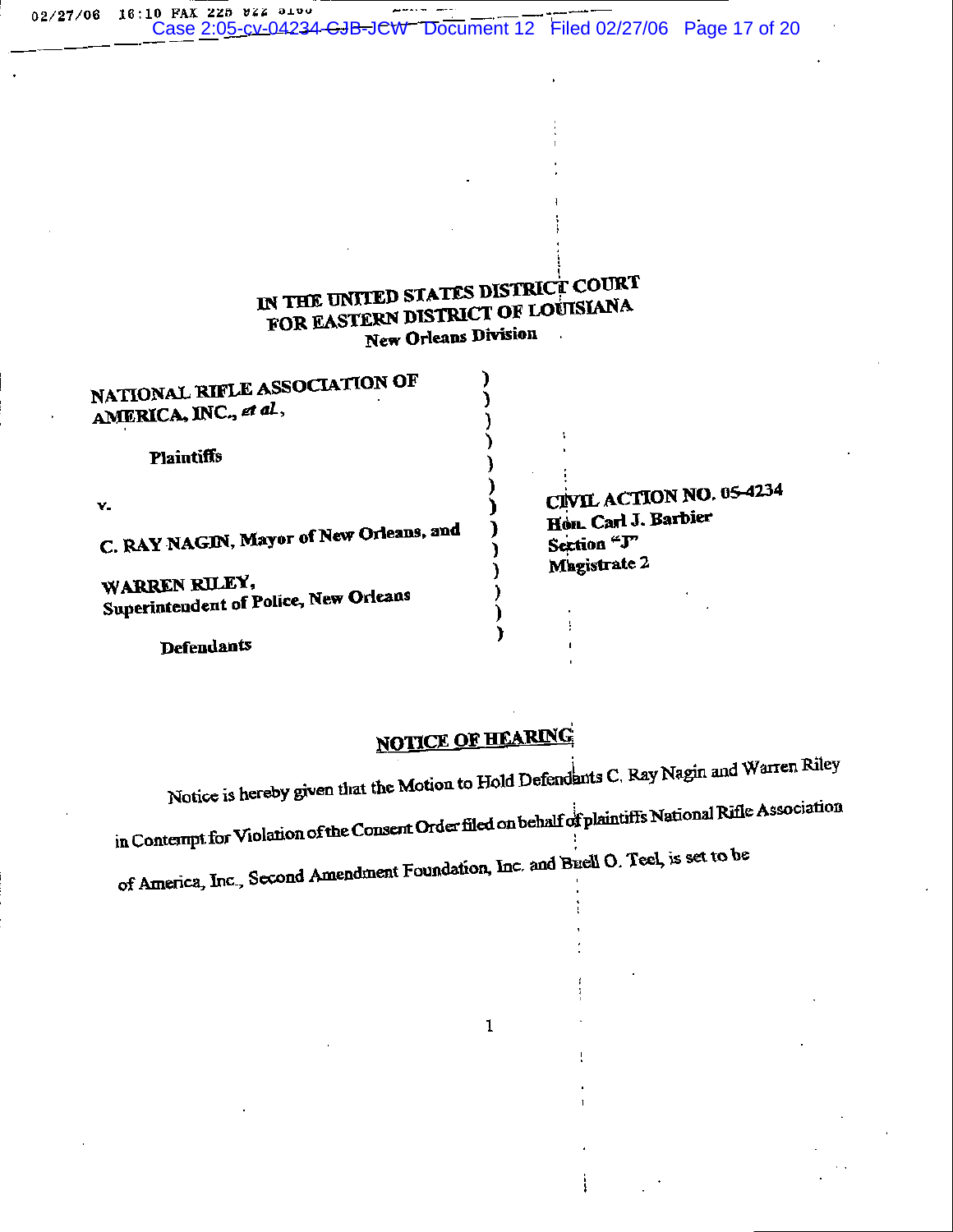heard before the Honorable Carl J. Barbier on the  $15<sup>th</sup>$  day of March, 2006 at 9:30 o'clock a.m.

Respectfully Submitted,

firm li LON foliday P MICHAEL A PATTERSON

Bar Roll No. 10373 DANIEL D. HOLLIDAY, III Bar Roll No. 23135 ADRIAN G. NADEAU Bar Roll No. 28169 4041 Essen Lane, Suite 500 Baton Rouge, Louisiana 70809 Phone 225-922-5110 Fax 225-922-5105

STEPHEN P. HALBROOK Pro Hac Vice 10560 Main St., Suite 404 Fairfax, VA 22030 Phone (703) 352-7276 Fax (703) 359-0938

Attorneys for Plaintiffs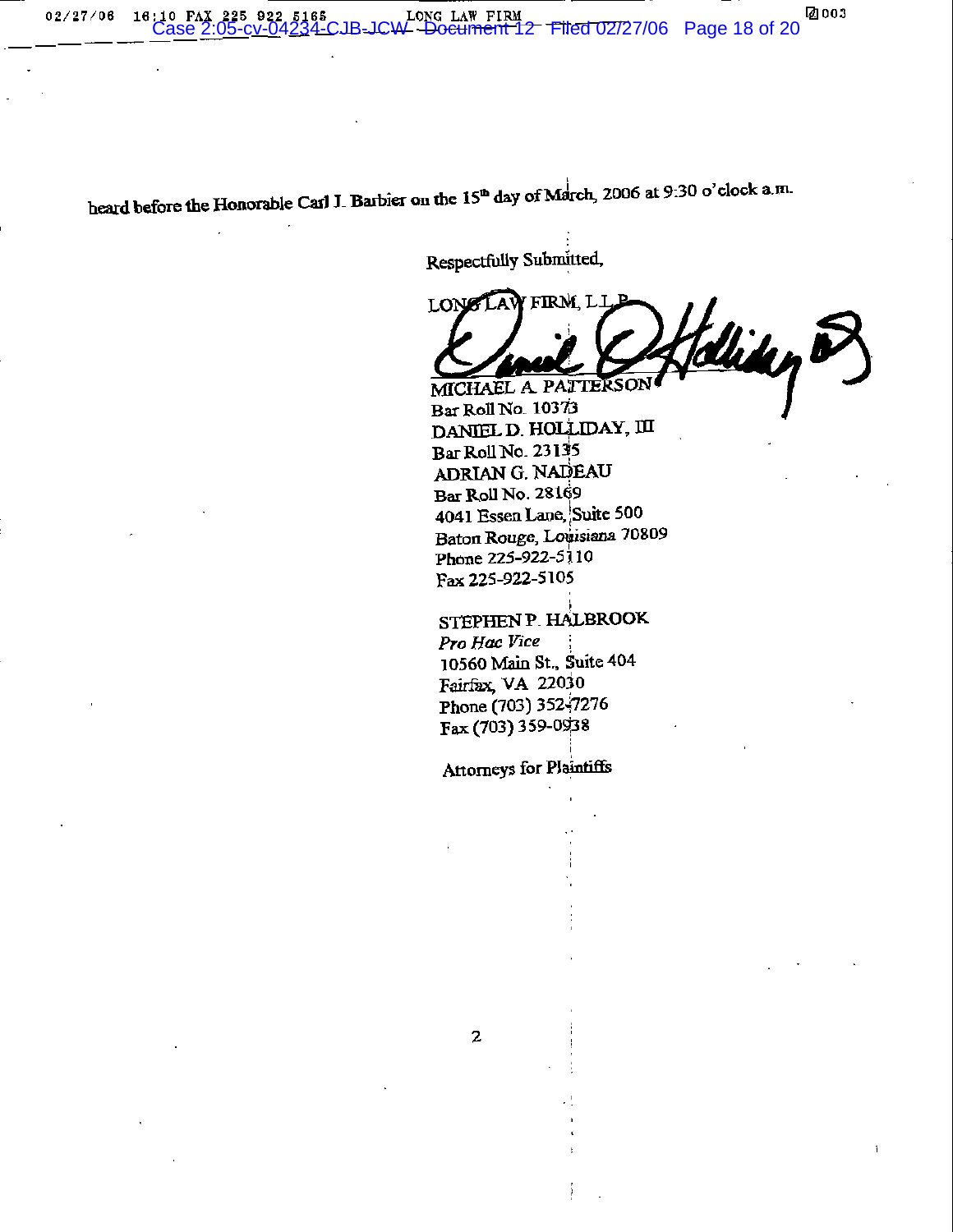$02/27/06$ 

## **CERTIFICATE OF SERVICE**

I hereby certify that a copy of the Notice of Hearing has been forwarded via facsimile, e-mail and hand delivery, this  $27<sup>th</sup>$  day of February, 2006, as follows:

 $\overline{\mathbf{3}}$ 

Joseph V. Dirosa, Jr. 1300 Perdido Street, Room 5E03 New Orleans, LA 70112 Facsimile: (504) 658-9868 E-Mail: jvdirosa@cityofno.com

lliden B DANIEL D.